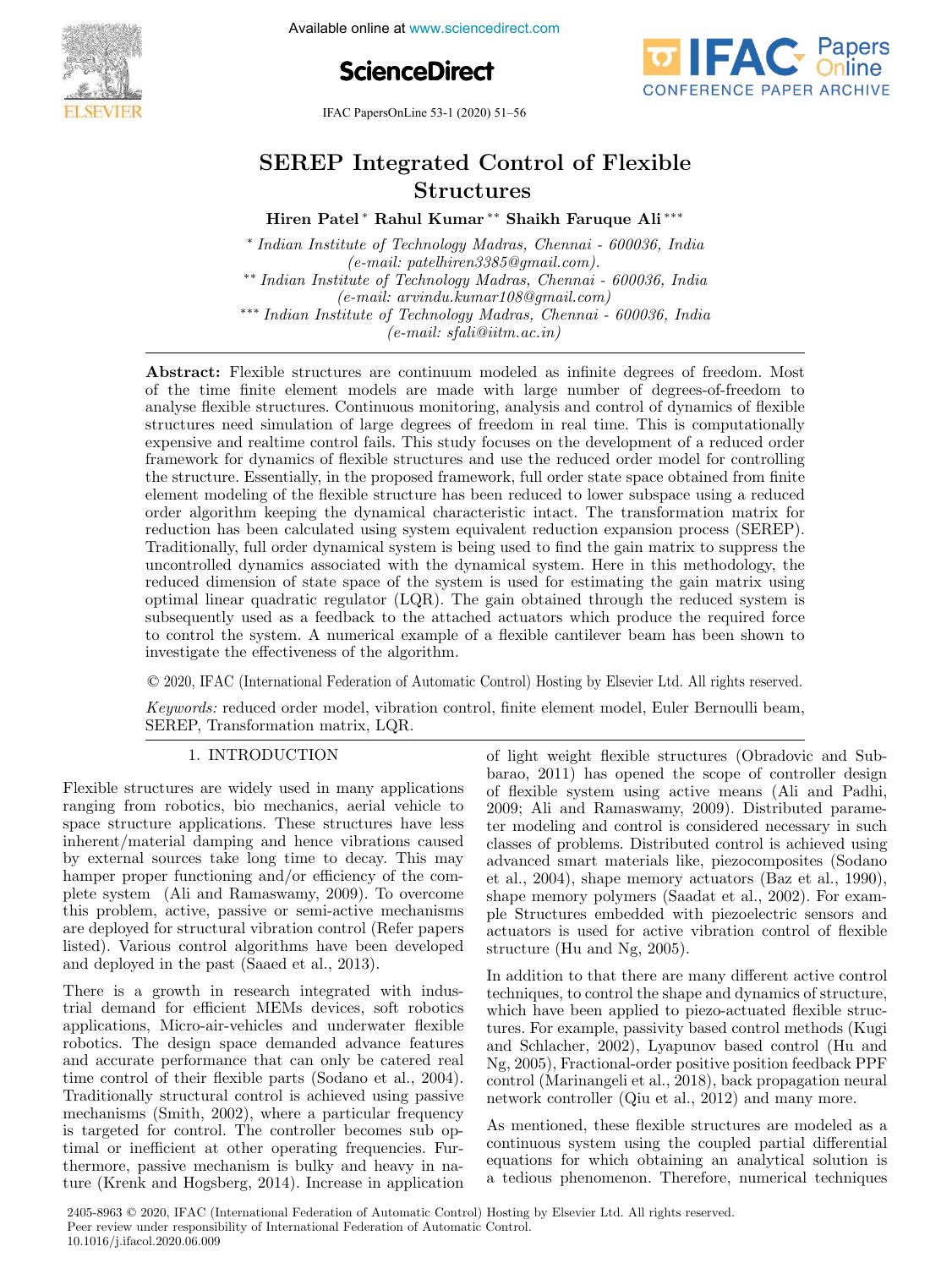are used to get the approximate solution. To estimate the solution numerically using finite element (FE) approach, the strong form of the equations are written into weak form. This full order FE model contains a large number of degrees of freedom (dofs) and its solution becomes computationally exhaustive and time consuming for real time application. To bypass the complexity associated with computations without sacrificing accuracy, reduced order models (ROMs) are used for analysis. A wide range of methods have been reported in literature for linear as well as non linear dynamical systems. For example, modal truncation (Hughes and Skelton, 1981), balanced truncation (Willcox and Peraire, 2002) are used for linear systems and proper orthogonal decomposition (POD) which is also known as principle component analysis (PCA) (Hsieh, 2001) is used for non linear systems. For implementing Balanced truncation, POD/PCA, snapshot matrix is needed for singular value decomposition (SVD) (Hsieh, 2001; Willcox and Peraire, 2002) which is cumbersome for large order matrices. Another, very popular and frequently used eigenvalue analysis based ROM technique in linear structural dynamics is system equivalent reduction expansion process (SEREP) (Callahan et al., 1989) which also preserves the modes along with the dynamics of system under consideration.

In this study the application of SEREP has been explored in controlling the dynamics of piezo-actuated flexible cantilever beam. The eigenvalue analysis of the full order system matrices is carried out to reduce the system dimension using SEREP. Subsequently, optimal linear quadratic regulator (LQR) is employed on the reduced system matrices which have been obtained through SEREP. Traditionally, the gain matrix, to control the system dynamics, is obtained by solving full order dynamical systems which is not computationally efficient. On the other hand, in present analysis, this control gain matrix is obtained in reduced subspace which reduces the computational cost. The gain matrix obtained through SEREP is further used in estimating the required control forces for controlling the dynamics of full order system.

The outline of this paper is as follows: Section 2 describes the full order FE modelling of flexible cantilever beam with piezoelectric actuators. The philosophy and procedure to obtain the transformation matrix which maps the full system to reduced dimension using SEREP has been explained in Section 3. Section 4 discusses the procedure to apply the control algorithm to calculate the gain matrix and subsequently estimating the control force in reduced subspace. The results obtained through the solution of a benchmark problem of cantilever beam have been discussed in Section 5. The findings of this study have been concluded in Section 6.

## 2. MATHEMATICAL FORMULATION

In this study, an Euler Bernoulli cantilever beam with multiple piezoelectric actuators has been considered as shown in Fig. 1. Here, the piezoelectric layers are perfectly bonded using adhesive to the surface of the host beam structure. The layer of adhesive is very thin compared to other dimensions and is neglected in developing the mathematical formulation. However, contribution of piezoelectric actuators on the mass and stiffness matrices of the beam has been considered in the formulation.



Fig. 1. Schematic of the cantilever beam attached with two actuators.

A two noded beam element with two mechanical $(w,\theta)$ and one electric( $\phi$ ) dofs at each node is considered. The transverse displacement w and the rotation  $\theta$  are interpolated using Hermite cubic interpolation shape functions  $N = [N_1, N_2, N_3, N_4]$  which are given in (Petyt, 2010) Linear constitutive relation of piezoelectric material in terms of strain and electric field is given as

$$
\sigma_{ij} = C_{ijkl} \epsilon_{kl} - e_{ijk} E_k \tag{1}
$$

$$
D_i = e_{ikl} \epsilon_{kl} + \chi_{ik} E_k \tag{2}
$$

where,  $\sigma$ ,  $D$ ,  $\epsilon$ ,  $E$ ,  $C_{ijkl}$ ,  $e_{kij}$  and  $\chi_{ij}$  denote the mechanical stress tensor, electric displacement vector, strain tensor, electric field vector elastic, piezoelectric and permittivity constants respectively. In this study, Strain  $\epsilon$  and electric field E are expressed in terms of displacement and electric voltage respectively which will be the obvious choices as degrees of freedom in the finite element analysis. This necessitates the use of strain formulation of the piezoelectric constitutive equations (Chee et al., 1999). The electric field components are related to the electrostatic potential  $\phi$ , which is given as

$$
E_k = -\frac{\partial \phi}{\partial z} \tag{3}
$$

In finite element discretization of the piezoelectric parts of the system and for getting the elemental matrix, the same shape functions as the structural elements are used and electric dof is assumed at each node. The electric potential is considered as a function of the thickness  $(h)$  and the length  $(L)$  of the beam, thus the shape function for electric field will be of the form (Bendary et al., 2010):

$$
E(x, z) = E_1 \zeta_1 + E_2 \zeta_2 = [E]^T \zeta \tag{4}
$$

where,  $\zeta_1$  and  $\zeta_2$  are the shape function

$$
\zeta_1 = \left(\frac{1}{2} + \frac{z}{h}\right)\left(1 - \frac{x}{L}\right) \qquad \zeta_2 = \left(\frac{1}{2} - \frac{z}{h}\right)\left(\frac{x}{L}\right) \quad (5)
$$

The equations of motion for the system shown in Fig. 1 is derived using Hamilton's principle given as follows,

$$
\delta \int_{t1}^{t2} (T - U + W_{nc}) dt = 0
$$
 (6)

where,  $T$  denotes kinetic energy of the system and  $U$  is the potential energy which is sum of internal strain energy and the electrical energy and  $W_{nc}$  represents work done by non-conservative forces (Bendary et al., 2010). The weak form of the governing equation for this system is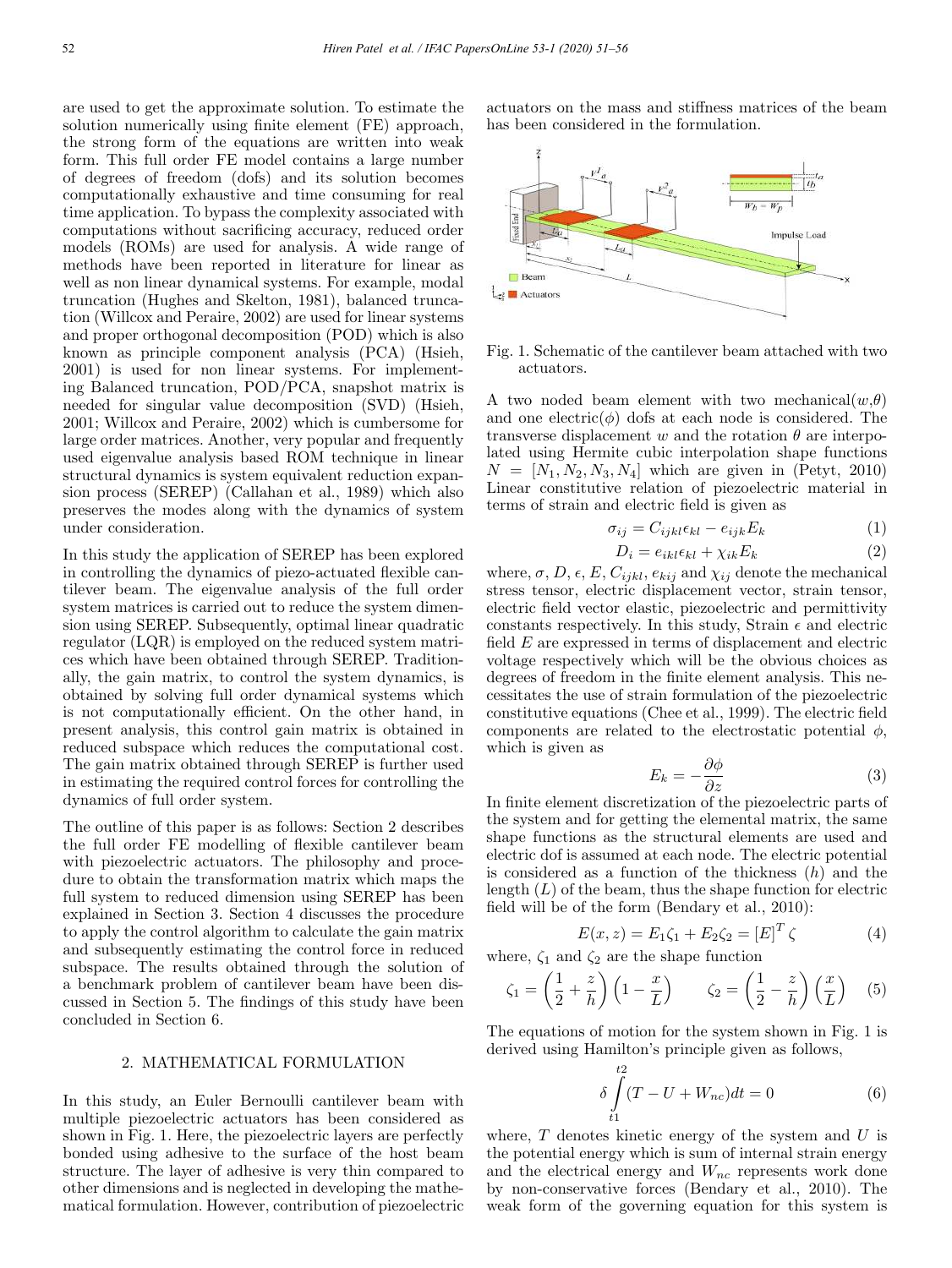derived by substituting back the variation of the total energy and variation of work done by non-conservative forces into Hamilton's Eq. (6). Now, substituting Hermite cubic interpolation shape functions  $N$  and Eq. (4) into weak form, yields

$$
\{\delta u\}_{e}^{T}[M_{uu}]\{\ddot{u}\}_{e} + \{\delta u\}_{e}^{T}[K_{uu}]\{u\}_{e} - \{\delta u\}_{e}^{T}[K_{u\phi}]\{E_{z}\}_{e} - \{\delta E_{z}\}_{e}^{T}[K_{\phi u}]\{u\}_{e} - \{\delta E_{z}\}_{e}^{T}[K_{\phi\phi}]\{E_{z}\}_{e} - \{\delta u\}_{e}^{T}\{\bar{F}\} = 0
$$
\n(7)

where,

$$
[M_{uu}] = \int_{v} [N]^T \rho [N] dv \qquad [K_{uu}] = \int_{v} [B_u]^T [C] [B_u] dv
$$
  
\n
$$
[K_{u\phi}] = \int_{v} [B_u]^T [e] [B_E] dv \qquad [K_{\phi u}] = \int_{v} [B_E]^T [e] [B_u] dv
$$
  
\n
$$
[K_{\phi\phi}] = \int_{v} [B_E]^T [\chi] [B_E] dv \qquad \{\bar{F}\} = \int_{s} [N]^T \{F_s\} ds
$$
  
\n
$$
\{Q_a\} = \int_{s} {\sigma} ds
$$
\n(8)

The equation of motion for undamped system in state space form is written as,

$$
M_{uu}\ddot{U} + K_{uu}U + K_{u\phi}\Phi = \bar{F}
$$
 (9a)

$$
K_{\phi u}U + K_{\phi\phi}\Phi = Q_a \tag{9b}
$$

where,  $M_{uu}$  is the global mass matrix,  $K_{uu}$  is the global stiffness matrix corresponding to mechanical degrees of freedom,  $K_{u\phi}$  is the global stiffness matrix due to electromechanical coupling and  $K_{\phi\phi}$  the global stiffness matrix due to electrical dofs alone. Also, U is the vector consists of transverse displacement and rotation of the structural part of the system and  $\Phi$  is vector of electrical dofs corresponding to piezoelectric actuators. Here,  $\bar{F}$  is the externally applied load on the system and  $Q_a$  is the vector of electrical charge. Now using back substitution for Φ from Eq. (9b) into Eq. (9a) and considering the damping effect of structure, the governing second order differential equation for the damped system in compact form is given by

$$
M\ddot{X}(t) + C\dot{X}(t) + KX(t) = F(t)
$$
\n(10)

where  $M, C$  and  $K$  denote mass, Rayleigh damping and stiffness matrices of full order system of size  $n \times n$ . Also,  $X(t)$  (same as  $(U(t))$ ,  $\dot{X}(t)$  and  $\ddot{X}(t)$  represent the displacement, velocity and acceleration vector of size  $n \times$ 1, respectively. For all the numerical simulations in this manuscript, Eq. (10) is used.

#### 3. SYSTEM EQUIVALENT REDUCTION EXPANSION PROCESS

System equivalent reduction expansion process (SEREP) is a global reduction algorithm which is based on the eigenvalue analysis of high fidelity finite element model. It is a two stage reduction process; reduction in number of modes as well as the reduction in dofs. The transformation matrix obtained using this algorithm maps the full model to a lower subspace using selected eigenmodes with fewer arbitrary dofs. Eq. (10) describes the dynamics of the full order system and eigenvalue analysis using full order mass  $(M)$  and stiffness  $(K)$  matrices will give the modal matrix  $(\psi \in \mathbb{R}^{n \times n})$ . Using this modal matrix, system can be written in terms of modal coordinates  $(q(t) \in \mathbb{R}^{n \times 1})$  as

$$
X(t) = \psi_{n \times n} q_{n \times 1}(t) \tag{11}
$$

Next, if only a eigenmodes are retained, the solution can be written as

$$
X(t) = \psi_{n \times a} q_{a \times 1}(t) \tag{12}
$$

Now, splitting the full order system into master and slave dofs and retaining only  $\alpha$  eigenmodes in Eq. (12), which can be written in terms of active dofs as

$$
X(t) = \left\{ \begin{aligned} X^m(t) \\ X^s(t) \end{aligned} \right\} \approx \left\{ \begin{aligned} \psi^m \\ \psi^s \end{aligned} \right\} q_a(t) \tag{13}
$$

where  $q_a$  is the modal matrix having a modes, the superscript m and s corresponds to master and slave, respectively. Also here,  $\psi^m \in \Re^{m \times a}$  and  $\psi^s \in \Re^{(n-m) \times a}$ . Considering only the master dofs, the modal response in terms of master dofs can be given as

$$
q_a(t) = \psi_p^m X^m(t) \tag{14}
$$

where,  $\psi_p^m$  is the generalized inverse of  $\psi^m$ . The number of modes and number of dofs in the analysis may be same, it depends on the problem and hence the matrix  $\psi^m$  always may not be a square. The different possible cases of the selection of modes and dofs has been discussed in (Lal et al., 2017). Now substituting back Eq.  $(14)$  in Eq.  $(13)$ , the full order response can be written as

$$
X(t) = \psi \psi_p^m X^m(t) = T_r X^m(t) \tag{15}
$$

Here,  $\psi^m \psi^m_{p}$  is the transformation matrix  $(T_r)$  which maps the full system into reduced subspace. Using this transformation matrix, the full order system matrices in reduced dimension can be given as

$$
M_r = T_r^T M T_r \qquad K_r = T_r^T K T_r \qquad C_r = T_r^T C T_r \quad (16)
$$

where,  $M_r$ ,  $K_r$  and  $C_r$  represent the reduced mass, stiffness and damping matrices in  $\mathbb{R}^{m \times m}$ . The superscript T in Eq. (16) denotes the transpose operator. The same transformation matrix is used for reducing the force vector in reduced domain by  $T_r^T F(t)$ . Using SEREP, the modes of full order dynamical systems are also retained in the reduced subspace. To retrieve the full order system dynamics, the same transformation matrix  $(T_r)$  can be used. In fact, selection of modes and dofs are governed by the type of system as well as the external loading conditions. However, selection of active dofs and modes in the formulation from entire domain is preferable.

#### 4. CONTROL ALGORITHM

The dynamic equations for a cantilever beam with PZT in reduced dimension using SEREP can be expressed as

$$
M_r \ddot{X}^m(t) + C_r \dot{X}^m(t) + K_r X^m(t) = F_r(t) \tag{17}
$$

For efficient handling of MIMO systems, Eq. (17) in the state space form can be written as

$$
\dot{X}^m = A^m X^m + B^m u^m \tag{18}
$$

where

$$
A^{m} = \begin{bmatrix} 0 & I \\ -M_r^{-1}K_r & -M_r^{-1}C_r \end{bmatrix}, \qquad B^{m} = \begin{bmatrix} 0 \\ -M_r^{-1}F_r \end{bmatrix}
$$
(19)

where  $\dot{X}^m$  is  $(m \times 1)$  state vector.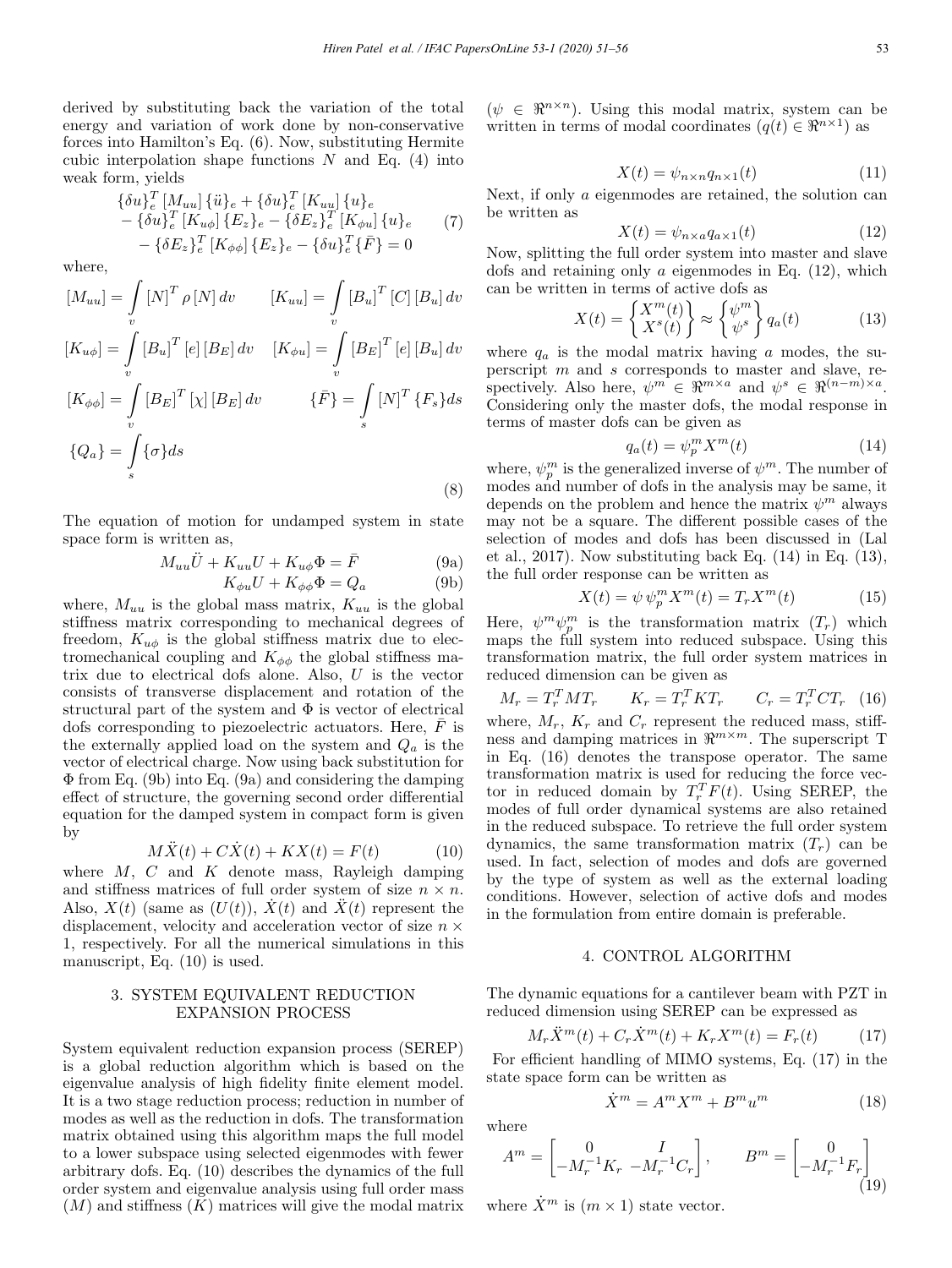

Fig. 2. Block diagram to show the flow of proposed control algorithm.

In this study, Linear Quadratic Regulator (LQR) controller is used which has been implemented on the proposed reduced order model algorithm. The optimal control input to actuator for vibration suppression is obtained through LQR which minimizes the cost function. This cost function  $(J)$  is defined as,

$$
J = \lim_{\tau \to \infty} \frac{1}{\tau} \left[ \int_{0}^{\infty} \{ (X^m)^T Q (X^m) + (u^m)^T R (u^m) \} dt \right] \tag{20}
$$

where  $Q$  and  $R$  are weighting matrices which penalize the system states  $X^m$  and control input  $u^m$ . Minimization of the quadratic cost function defined in Eq. (20) subjected to system dynamics, Eq. (18) gives the state feedback in form of required control input  $u^m$  which is given by,

$$
u^m = -K_s X^m \tag{21}
$$

where  $K_s$  is the  $(m \times r)$  gain matrix obtained through the



Fig. 3. Convergence of number of elements for finite element analysis.



Fig. 4. Location of selected nodes for analysis of system using SEREP in Case 1.



Fig. 5. Location of selected nodes for analysis of system using SEREP in Case 2.

proposed reduced order model. The closed loop optimal

gain is calculated by solving the reduced-matrix Riccati Equation. Using this gain matrix, the control input needed to control the dynamics of full order system is estimated. The block diagram of the proposed framework is shown in Fig. 2. Here, in this analysis the value of  $r_{ref}$  has been assumed to be zero.

#### 5. NUMERICAL EXAMPLE: CANTILEVER BEAM

An example of flexible cantilever beam length with piezoelectric patches as shown in Fig. 1 has been solved numerically to verify the efficiency of proposed reduce order formulation. The geometric dimension of the beam has been taken to be  $400 \times 10 \times 0.3$  (in mm) and modulus of elasticity is assumed to be 200 Gpa. Figure 3 shows the convergence study of the number of elements in the finite discretization of the system. It can be seen that the after 200 elements the error norm of natural frequencies has become constant. Hence, based on the convergence study, the system has been discretized using 200 elements in the current analysis. Each element has two nodes and each node has two dofs.

To discuss the importance of selection of nodes in the formulation of SEREP, two different cases have been considered.

- Case 1: Nodes are selected at equal interval in the mesh as shown in Fig. 4. Here, in this way of selection of nodes some of the critical points have been missed. In this case, around 48 nodes has been chosen and hence a total of 96 dofs will participate in analysis.
- Case 2: Nodes are selected randomly from the entire domain as reported in Fig. 5. Here, all the critical nodes has been taken into consideration and only 19 nodes has been chosen and hence a total of 38 dofs.





Figure 6 shows the comparison of full order system response to that with obtained through SEREP. In inset of Fig. 6, the comparison of first five natural frequencies have also been depicted. It can be noticed here that the results obtained through SEREP are in very good agreement with that obtained through the full order system. To show the comparison of mode shapes obtained through SEREP with that of full order system, modal assurance criteria (MAC) has been shown in Fig. 7. The definition of MAC is given as (Ewins, 1984)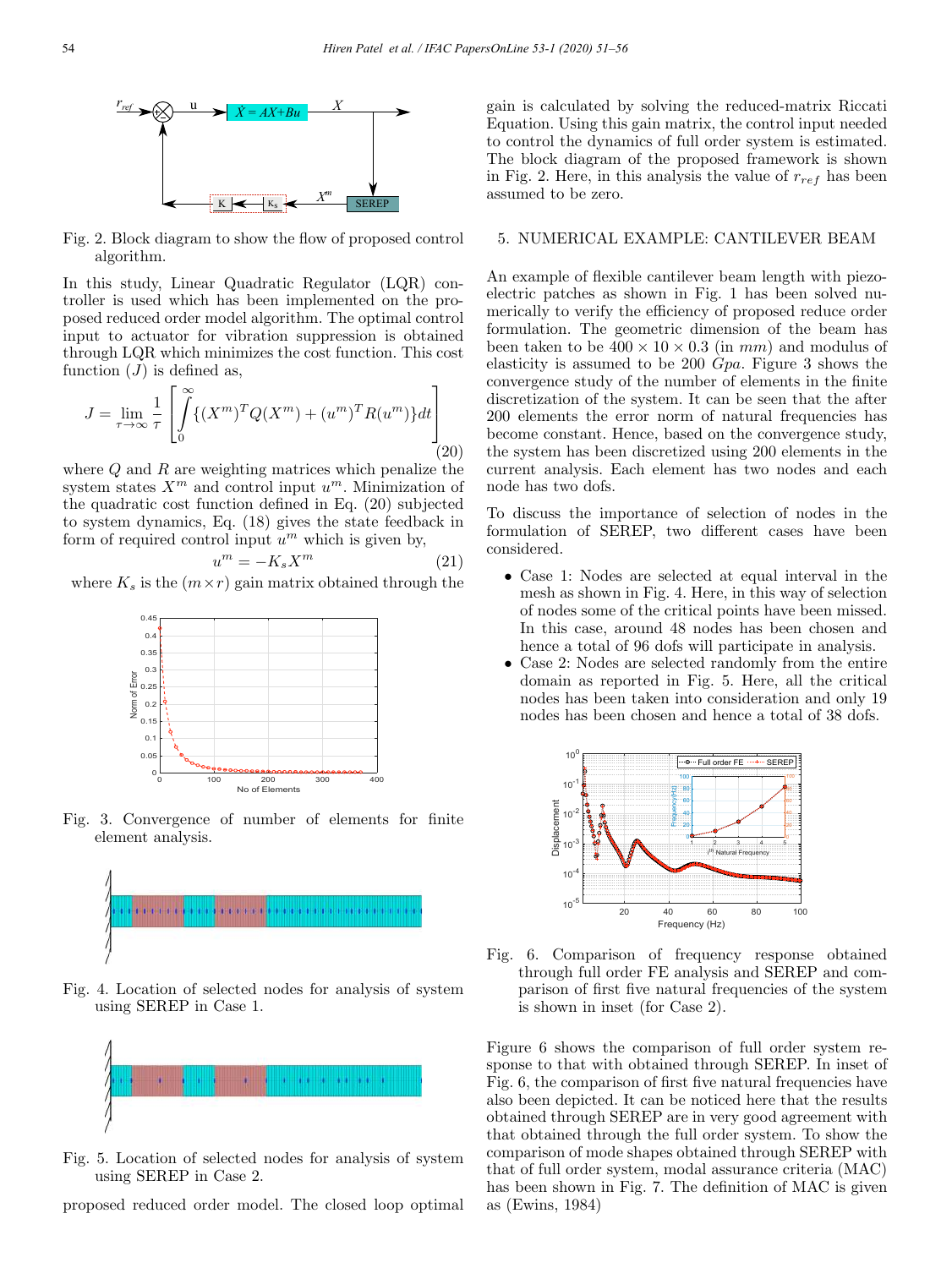

Fig. 7. Modal assurance criteria of modes obtained through SEREP with the modes of full order system.



Fig. 8. Comparison of controlled response with that of the uncontrolled dynamics obtained for Case 1.



Fig. 9. Required voltage needed given to the actuators to control the dynamics for Case 1.



Fig. 10. Comparison of controlled response with that of the uncontrolled dynamics obtained for Case 2.

$$
MAC_i = \frac{|v_{ir}^T v_{if}|^2}{(v_{ir}^T v_{ir})(v_{if}^T v_{if})}
$$
\n(22)

where,  $v_{ir}$  and  $v_{if}$  are the  $i^{th}$  normal modes computed using the reduced order modal and the full order system, respectively. MAC value of one represents the best match



Fig. 11. Required voltage needed given to the actuators to control the dynamics for Case 2.



Fig. 12. Comparison of controlled response obtained through full order FE model and proposed algorithm.

of modes obtained through ROM to that with the full order modes. In Fig. 7, MAC value for first 30 modes has been shown which are very close to one and hence the modes of full order system has been retained in the reduced space.

The controlled response obtained through ROM using the set of selected dofs as mentioned in Case 1 has been shown in Fig. 8. The dynamic response of the system is getting reduced but not going to zero. The amount of required voltage given to both the actuators have been reported in Fig. 9. On the other hand, with less number of dofs in SEREP formulation (Case 2), the controlled dynamic response is almost going to zero after 10 seconds as shown in Fig. 10. The corresponding voltage required for controlling the uncontrolled response has been shown in Fig.11.

The controlled responses obtained through SEREP (Case 1 and Case 2) have been compared with the controlled response obtained with the help of gain matrix using the full order system matrices as shown in Fig. 12. In case 1, the way nodes are selected (at equal interval), the nodes corresponding to junctions of actuators and beam are missing in the formulation. Whereas in Case 2, there is no such order in selection of nodes, but those critical nodes have been taken into account in the formulation. Therefore, even though the number of dofs in Case 1 is more than that in Case 2, the response is getting better controlled in the later case as can be seen in Fig. 12.

## 5.1 COMPUTATIONAL COST

The full order finite element of the system has a total of 200 elements which results in a sum of 402 dofs and consequently the state dimension will be 804. Here, in